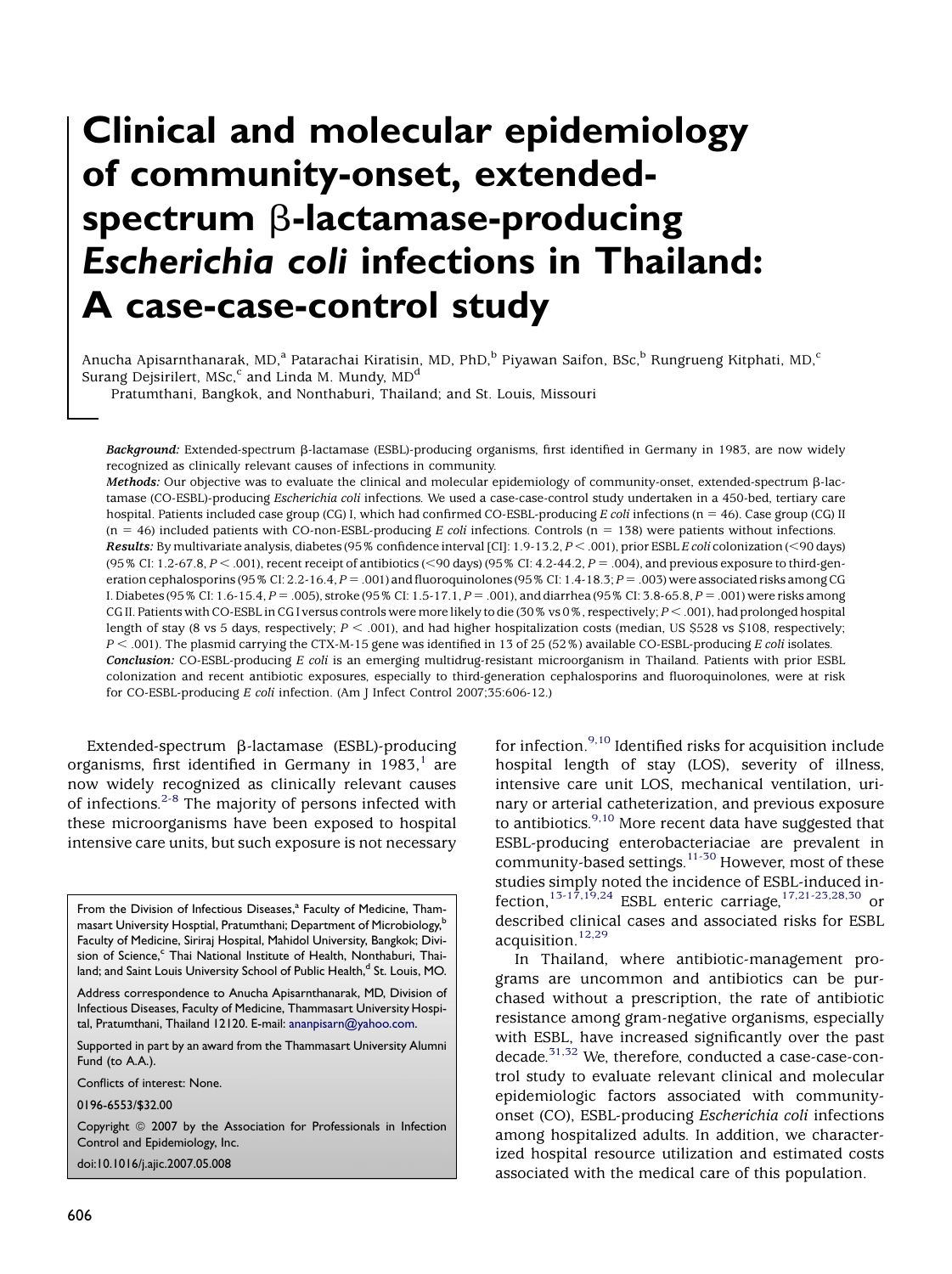# MATERIALS AND METHODS

# Setting and patients

This study was conducted at Thammasart University Hospital, a 450-bed academic tertiary care medical center in Pratumthani, Thailand. Study subjects were identified from source records of the hospital's clinical microbiological laboratory, which performs cultures for bacteria for all sterile-body fluid clinical specimens obtained at the institution. Records from the Division of Infection Control were also reviewed to ensure that all eligible subjects were identified. All adult inpatients with initial clinical cultures positive for ESBL-producing E coli and who met the definition of CO-ESBL-producing E coli infection during the period of July 1, 2003 through June 30, 2004, were eligible for the study.

## Definitions and data collection

CO-ESBL infection was defined as an infection that (1) occurred  $\leq$  48 hours after admission to the hospital in an adult who had never been hospitalized or occurred  $\leq$  48 hours after hospitalization in a patient without a recent hospital admission (within the preceding 30 days), (2) did not fulfill the criteria for nosocomial infection as delineated by the Centers for Disease Control and Prevention (CDC),  $33$  and (3) occurred in a patient who was not transferred from an outside hospital or nursing home. Patients who did not meet the criteria of infection were considered to be colonized. Because all patients had positive microbiologic cultures, inadequate empiric antimicrobial therapy was defined as the use of nonefficacious antibiotics for more than 48 hours after specimens were taken.<sup>[34](#page-6-0)</sup> Inadequate antimicrobial therapy included the absence of a prescribed antimicrobial agent directed against the specific class of recovered microorganisms and/or administration of antimicrobial agents to which the microorganism respon-sible for the infection was resistant.<sup>[34](#page-6-0)</sup> Data collection was abstracted from the inpatient medical record and included age, sex, underlying diseases, hospital unit, hospital LOS, severity of illness calculated by admission APACHE-II score, previous ESBL E coli colonization, exposure to the health care system in the previous year, site of infection, ESBL production, E coli antimicrobial susceptibility profile, corticosteroid use, use of an immunosuppressive agent and antibiotic(s)  $(\geq 1$  standard dose in  $>2$  hours) in the previous year before admission, antimicrobial therapy, receipt of inadequate antimicrobial therapy (as previously defined),  $34$  crude mortality, and estimated costs of hospitalization. Cost data were obtained from the hospital cost accounting database. Hospital costs represented the sum of direct and indirect costs required to provide health care services and medications per the participants' evaluation

and management plan. All costs in Thai baht currency were converted to US dollars at an exchange rate of 40 baht per 1 US dollar.

## Case-case-control study

The primary objectives of this study were to identify the clinical risks and molecular epidemiology (antimicrobial susceptibility patterns, transmission, and strain types) associated with CO-ESBL-producing E coli infections. In addition, we characterized associated hospital resource utilization and estimated costs of care for these hospitalized adults. A case-case-control study was performed. Case group (CG) I patients were infected with ESBL-producing E coli and met the definition of CO-ESBL. Case group (CG) II patients were infected with CO-non-ESBL-producing  $E$  coli. They were randomly selected from source records of the hospital's clinical microbiological laboratory of patients admitted within  $\pm 7$  days that CG I was identified and had comparable site of infections to CG I. Control patients were without infections and were randomly selected from the same source record of patients admitted within  $\pm 7$  days that CG I was identified. Risk factors were evaluated for an interval of 1 year prior to admission up until the occurrence of CO-ESBL-producing E coli for CG I and until the occurrence of CO-non-ESBL-producing E coli for CG II and until end of hospitalization for control patients.

# Microbiology methods

Identification of  $E$  coli isolates was performed by the VITEK System (bioMerieux, Hazelwood, MO). Susceptibilities to all antimicrobial agents were determined by the VITEK system and disk diffusion method and were interpreted according to the guidelines by the Clinical and Laboratory Standards Institute  $(CLSI).$ <sup>[35](#page-6-0)</sup> ESBL production was confirmed by double disk synergy test according to CLSI guidelines, and minimum inhibitory concentration (MIC) values were determined by the E-test method (AB Biodisk, Solna, Sweden). We considered ESBL-producing E coli isolates to be multidrug resistant (MDR) if resistant to more than 2 classes of other antimicrobial agents (quinolones, trimethoprim/sulfamethoxazole, or aminoglycosides).

## Polymerase chain reaction detection, molecular characterization, and typing of ESBL genes

ESBL-producing E coli isolates were further characterized for genes encoding for  $\beta$ -lactamase enzymes. Specific polymerase chain reaction (PCR) amplifications of  $bla_{\text{TEM}}$ ,  $bla_{\text{SHV}}$ , and  $bla_{\text{CTX-M}}$  genes were performed to determine the presence of TEM, SHV, and CTX-M families, respectively, using primers described previously.<sup>[36,37](#page-6-0)</sup> The PCR reaction used was 95 $\degree$ C for 5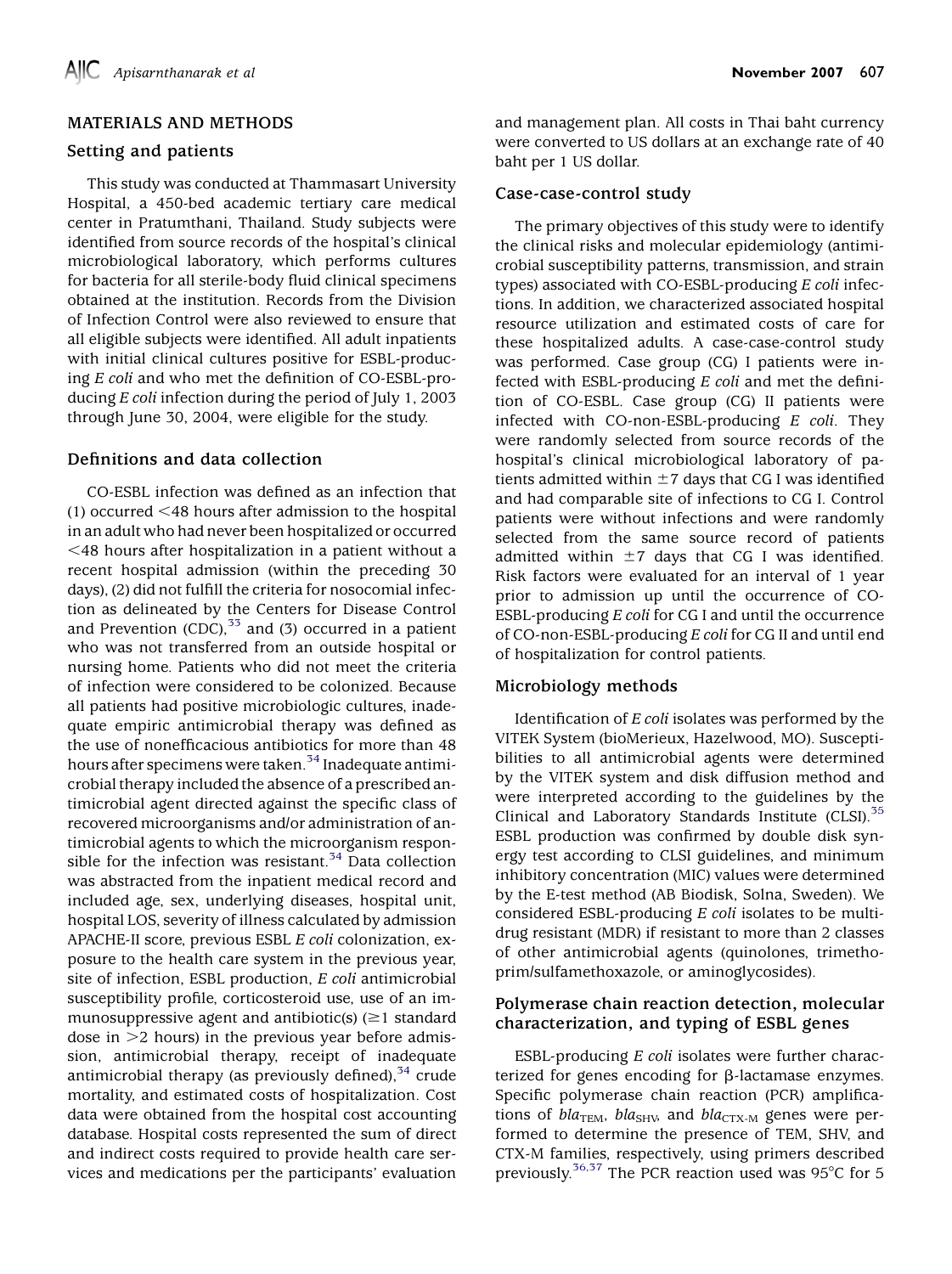minutes, 30 cycles of 95 $\degree$ C for 30 seconds, 55 $\degree$ C for 30 seconds, and  $72^{\circ}$ C for 30 seconds, followed by  $72^{\circ}$ C for 5 minutes. The PCR products of the entire ESBL gene were subject to DNA sequencing to characterize genetically the type of ESBL in each family. The DNA sequences were analyzed by the 3100 Genetic Analyzer (Applied Biosystems, CA) according to the manufacturer's recommendation. Genomic DNA of 25 CO-ESBL-producing E coli isolates were compared by pulsed-field gel electrophoresis analysis for molecular typing.<sup>[38](#page-6-0)</sup> Genomic DNA was prepared and cleaved by XbaI. The pulsed-field gel electrophoresis DNA patterns were analyzed by using a CHEF Mapper XA system (Bio-Rad, Hercules, CA).

## Statistical analysis

Data analysis was performed using SPSS version 10.0 (SPSS, Chicago, IL). Categorical variables were compared using  $\chi^2$  or Fisher exact test, as appropriate. Continuous variables were compared using the Wilcoxon rank sum test. All P values were 2-tailed;  $P \leq$ .05 was considered statistically significant. Adjusted odds ratios (aOR) and 95% confidence intervals (CI) were computed for the significant factors. Variables that were present in  $>10\%$  of CO-ESBL or CO-non-ESBL patients with  $P < .20$  or that had a priori clinical significance were entered into backward stepwise logistic regression models.

Building of the model began with inclusion of certain key variables based on a priori hypotheses (ie, previous antibiotic exposure and type of antibiotic exposure) as well as variables (eg, age, sex, and underlying disease) considered likely to influence the association between the key variables and the outcome of interest. Significant variables that were thought to covary were grouped, and only 1 variable from each group was chosen for entry into the model. The final model was chosen on the basis of biologic plausibility and by selecting the logistic regression model with the lowest  $-2$ -log likelihood function. In evaluating the association between CO-ESBL-producing E coli or CO-non-ESBL-producing E coli infection and various outcomes (crude mortality, hospital LOS, cost of hospitalization), we controlled for certain variables (ie, APACHE II score), which, on the basis of a priori hypotheses, were believed likely to influence the association between CO-ESBL-producing E coli or CO-non-ESBL-producing E coli infections and outcomes of interest.

## RESULTS

#### Patient characteristics

During the study period, 74 (9%) of 788 E coli culture specimens from 46 patients were confirmed as CO-ESBL E coli. Each patient had a single episode of CO-ESBL infection. Among the 46 patients, the median age was 64 years (range, 16-89 years), 33 (72%) were female, 19 (41%) had diabetes, 12 (26%) had stroke, 18 (39%) had received antibiotics within the prior 3 months, and 12 (26%) had prior ( $\leq$ 3 months) documented ESBL E coli colonization. Twenty-eight patients (61%) had never been hospitalization, and 18 (39%) had been hospitalized > 3 months prior to the index admission. Sixty-seven percent (31/46) of patients with CO-ESBL infections had urinary tract infection, 20% (9/46) had bloodstream infection, and 8.7% (4/46) had pneumonia.

#### Risk factors and outcomes

Demographic and baseline clinical comorbidities for case and control patients were summarized in [Table 1.](#page-3-0) In multivariate analyses, CG I were more likely than control patients to have diabetes (aOR, 4.41; 95% CI: 1.9-13.2;  $P < .001$ ), prior (<90 days) ESBL-producing *E* coli colonization (aOR, 11.4; 95% CI: 1.2-67.8;  $P \leq$ .001), and recent receipt of antibiotics  $(< 90$  days) (aOR, 15.1; 95% CI: 4.2-44.2;  $P = .004$ ), especially with third-generation cephalosporins (aOR, 5.69; 95% CI: 2.2-16.4;  $P = .001$ ) and fluoroquinolones (aOR, 3.63; 95% CI: 1.4-18.3;  $P = .003$ ). By multivariate analyses, CG II were more likely than control patients to have diabetes (aOR, 4.2;  $95\%$  CI: 1.6-15.4;  $P =$ .005), stroke (aOR, 3.46; 95% CI: 1.5-17.1;  $P = .001$ ), and diarrhea (aOR, 16; 95% CI: 3.8-65.8;  $P = .001$ ). Antibiotic exposures and multivariate analysis of risk factors for CO-ESBL-producing E coli and CO-non-ESBLproducing E coli infections in the study population are summarized in [Tables 2 and 3,](#page-3-0) respectively.

The crude mortality among patients with CO-ESBL infection was 30% (14/46). Seventeen patients (37%) received inadequate antimicrobial therapy, and the median time of delay (with the interval onset at time of specimen's procurement) to receive appropriate antibiotic regimens was 2 days (range, 1-6 days). CG I patients had prolonged hospital LOS (median, 8 vs 5 days, respectively;  $P < .001$ ), higher mortality (30% vs 0%; P  $<$  .001, respectively), and excess total hospital costs (median, US \$528 vs \$108, respectively;  $P < .001$ ), and there was no difference in the outcomes between CG II patients compared with control patients ([Table](#page-3-0) [1\)](#page-3-0). Notably, no risk factors associated with MDR CO-ESBL-producing E coli infections were predictors of mortality in both CGs.

#### Antimicrobial susceptibility and MIC 90%

The  $74$  CO-ESBL-producing  $E$  coli isolates demonstrated variable resistance to other antibiotics and antibiotic classes ([Fig 1\)](#page-4-0). Although 29 CO-ESBL-producing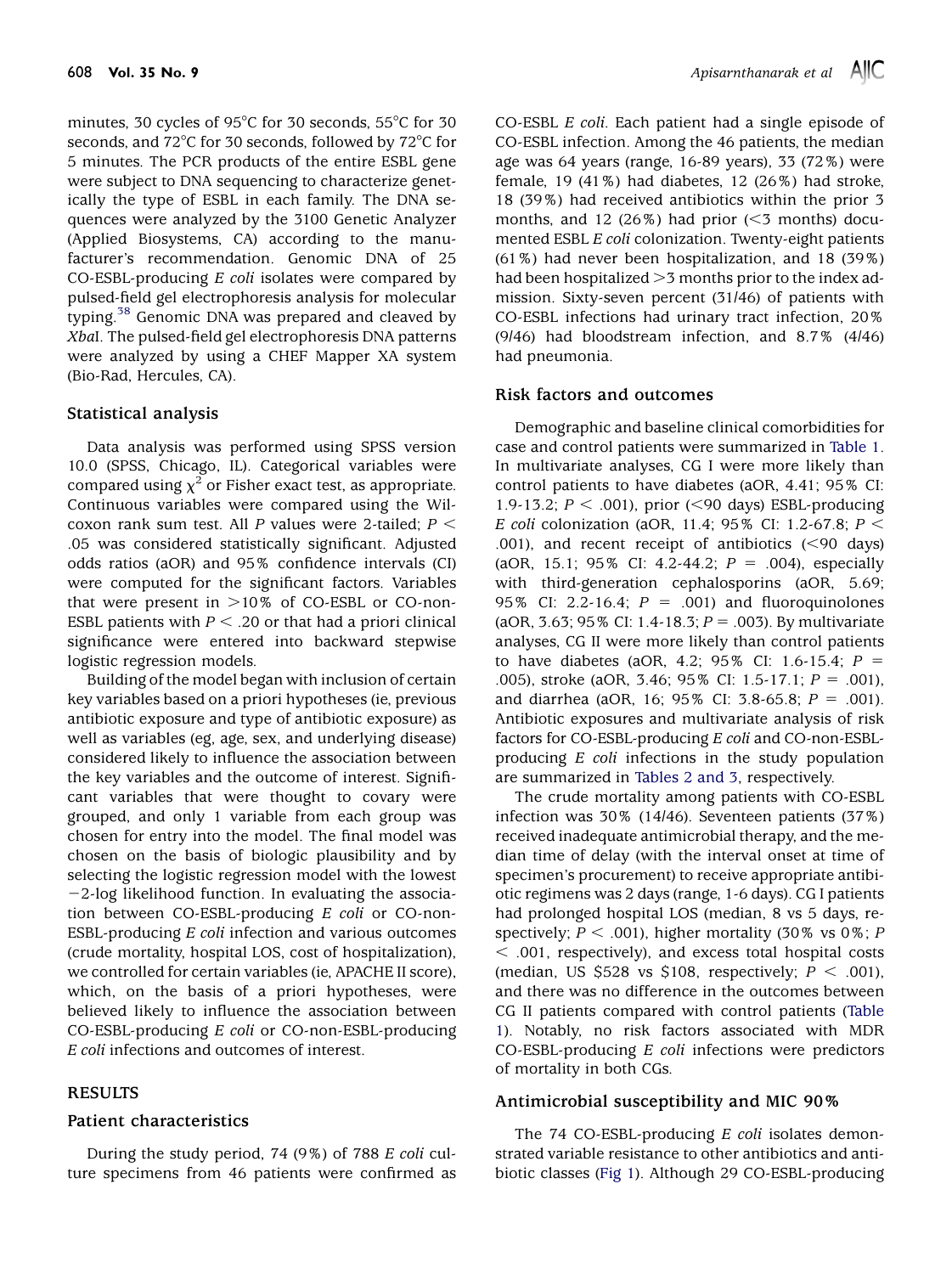<span id="page-3-0"></span>

| Table 1. Demographic and clinical characteristics and     |
|-----------------------------------------------------------|
| outcomes among patients with community-onset              |
| extended-spectrum β-lactamase-producing Escherichia coli, |
| CG I, and patients with CO-non-ESBL-producing             |
| Escherichia coli, CG II, compared with control patients   |
|                                                           |

|                                              | CG I                                     | CG II      | Control     |
|----------------------------------------------|------------------------------------------|------------|-------------|
| Variable                                     | $(n = 46)$                               | $(n = 46)$ | $(n = 138)$ |
| Age, median yr (range)                       | 64 (16-89)                               | 63 (18-82) | 62 (15-88)  |
| Male sex                                     | 13(29)                                   | 13 (28)    | 45 (33)     |
| Underlying diseases                          |                                          |            |             |
| <b>Diabetes</b>                              | $19(41)$ *                               | 18 (39)*   | 19 (14)     |
| Stroke                                       | 12(26)                                   | $17(37)^*$ | 20(15)      |
| Chronic kidney disease                       | 7(15)                                    | 6(14)      | 17(12)      |
| Malignancy                                   | 6(13)                                    | 5(11)      | 17(12)      |
| $Orhers^{\dagger}$                           | 3(6)                                     | 3(6)       | 11(8)       |
| <b>Admission APACHE-II</b>                   | $10(1-25)$                               | $8(2-20)$  | $7(1-19)$   |
| score, median (range)                        |                                          |            |             |
| $Diarrhea^{\ddagger}$                        | 5(11)                                    | $9(20)^9$  | 8(6)        |
| Previous receipt                             | 3(6)                                     | 3(6)       | 6(4)        |
| of corticosteroid or                         |                                          |            |             |
| immunosuppressant                            |                                          |            |             |
| therapy <sup>c</sup>                         |                                          |            |             |
| Previous hospitalization <sup>  </sup>       | $19(41)^*$                               | (0)(0)     | 21(15)      |
| Previous colonization                        | $12(26)*$                                | 0(0)       | 0(0)        |
| with ESBL-producing E colil                  |                                          |            |             |
| Previous receipt of antibiotic <sup>11</sup> | $18(39)*$                                | 6(4)       | 6(4)        |
| Receipt of inadequate                        | 17 (37)                                  | 6(4)       | <b>NA</b>   |
| antimicrobial therapy                        |                                          |            |             |
| Outcomes                                     |                                          |            |             |
| Crude mortality                              | $14(30)*$                                | 3(6)       | 0(0)        |
| Length of hospitalization,<br>median (range) | $8(1-43)*$                               | $6(3-14)$  | $5(3-13)$   |
| Cost (US \$), median<br>(range)              | 528 (43-3173)* 120 (29-850) 108 (23-790) |            |             |

Data are number (%), unless otherwise indicated.

CG, case group; NA, nonapplicable; APACHE-II score, Acute Physiology and Chronic Health Evaluation-II score.

 $*P < 001$ .

<sup>†</sup>Included human immunodeficiency virus and chronic liver diseases.

<sup>‡</sup>Seventy-two hours prior to isolation of CO-ESBL for CG I and CO-non-ESBL E coli for CG II versus for the entire duration of hospitalization for control patients.  $\S P <$  .05.

<sup>||</sup>Defined as positive clinical cultures in patients without evidence of infection and not treated with antibiotic within previous 3 months.

E coli (39%) isolates fulfilled the MDR criteria, none were resistant to imipenem, meropenem, or ertapenem. The MIC 90% (MIC<sub>90</sub>) for ceftazidime, cefotaxime, ceftriaxone, imipenem, meropenem, and ertapenem were 96 mg/L (range, 0.5-256 mg/L), 256 mg/L (range, 4-256 mg/L), 256 mg/L (range, 2-256 mg/L), 0.5 mg/L (range, 0.09-1.5 mg/L), 0.09 mg/L (range, 0.01-4 mg/L), and 0.38 mg/L (0.01-1.5 mg/L), respectively. Notably, there was a high prevalence of resistance to piperacillin-tazobactam (60%) and cefpirome (70%), with 81% concordance for susceptibility of these 2 agents. The proportion of patients with isolates resistant to other agents was similar for isolates with resistance to cefepime and piperacillin-tazobactam.

Table 2. Cumulative exposures to antimicrobial agents within 90 days of hospitalization among 230 study participants in a case-case-control study of community-onset Escherichia coli infections.

| <b>Antibiotic class</b>         | CG I<br>$(n = 46)$ | CG II<br>$(n = 46)$ | Control<br>$(n = 138)$ |
|---------------------------------|--------------------|---------------------|------------------------|
| First-generation cephalosporin  | 2(5)               | 2(5)                | 17(12)                 |
| Second-generation cephalosporin | 3(7)               | 2(5)                | 11(8)                  |
| Third-generation cephalosporin  | $15(33)*$          | 5(11)               | 11(8)                  |
| Macrolides                      | 2(5)               | 3(7)                | 7(5)                   |
| Penicillin                      | 3(7)               | 2(5)                | 7(5)                   |
| Quinolones                      | $13(28)^{+}$       | 8(17)               | 20 (15)                |
| Trimethoprim-sulfamethoxazole   | 2(5)               | 4 (9)               | 10(7)                  |
| Aminoglycosides                 | 8(18)              | 6(13)               | 17(12)                 |
| Others $‡$                      | (3)                | (3)                 | (5)                    |

Data are number (%), unless otherwise indicated. Case group (CG) I: Patients with CO-ESBL-producing E coli infections. Case group (CG) II: Patients with COnon-ESBL-producing E coli infections.

 $*P < .001$ .

 $^{\dagger}P < .05$ .

<sup>‡</sup>Including doxycycline, chloramphenicol, glycopeptides and carbapenems.

#### Genetic characterization and molecular typing

Isolates from 25 cases were available for molecular characterization focused on the major ESBL types (TEM, SHV, and CTX-M). CTX-M type ESBL was detected in 16 patients' isolates: 13 had CTX-M-15, whereas 3 had CTX-M-55. Seven of the isolates also carried the TEM-1 gene. One patient had SHV-1. Among the other 9 patients, none of the CTX-M, TEM, or SHV types of ESBL were found. Eight of these isolates also carried TEM-1.

#### DISCUSSION

Previous studies suggested that most ESBL-producing bacteria show cross-resistance to multiple antibiotics, and the prevalence of CO-ESBL-producing E coli infections varies widely by geographic region. $11-29$ Data on risk factors of CO-ESBL-producing E coli infection are limited to 2 studies: one study in nonhospitalized patients $12$  and another focused on urinary tract infections.[29](#page-6-0) In nonhospitalized adults, recent hospitalization; advanced age; diabetes; male sex; Klebsiella pneumoniae infections; and prior use of second- and third-generation cephalosporins, quinolones, and penicillin were associated with CO-ESBL-producing E coli infections.<sup>[12](#page-5-0)</sup> Among patients with urinary tract infections because of  $CO$ -ESBL-producing  $E$  coli, the only significant risk was exposure to second-generation cephalosporins.[29](#page-6-0) Notably in these 2 studies, patients with non-ESBL-producing E coli infection were selected for the comparator group.

From the perspective of study design and analyses, studies such as these that evaluate risk factors in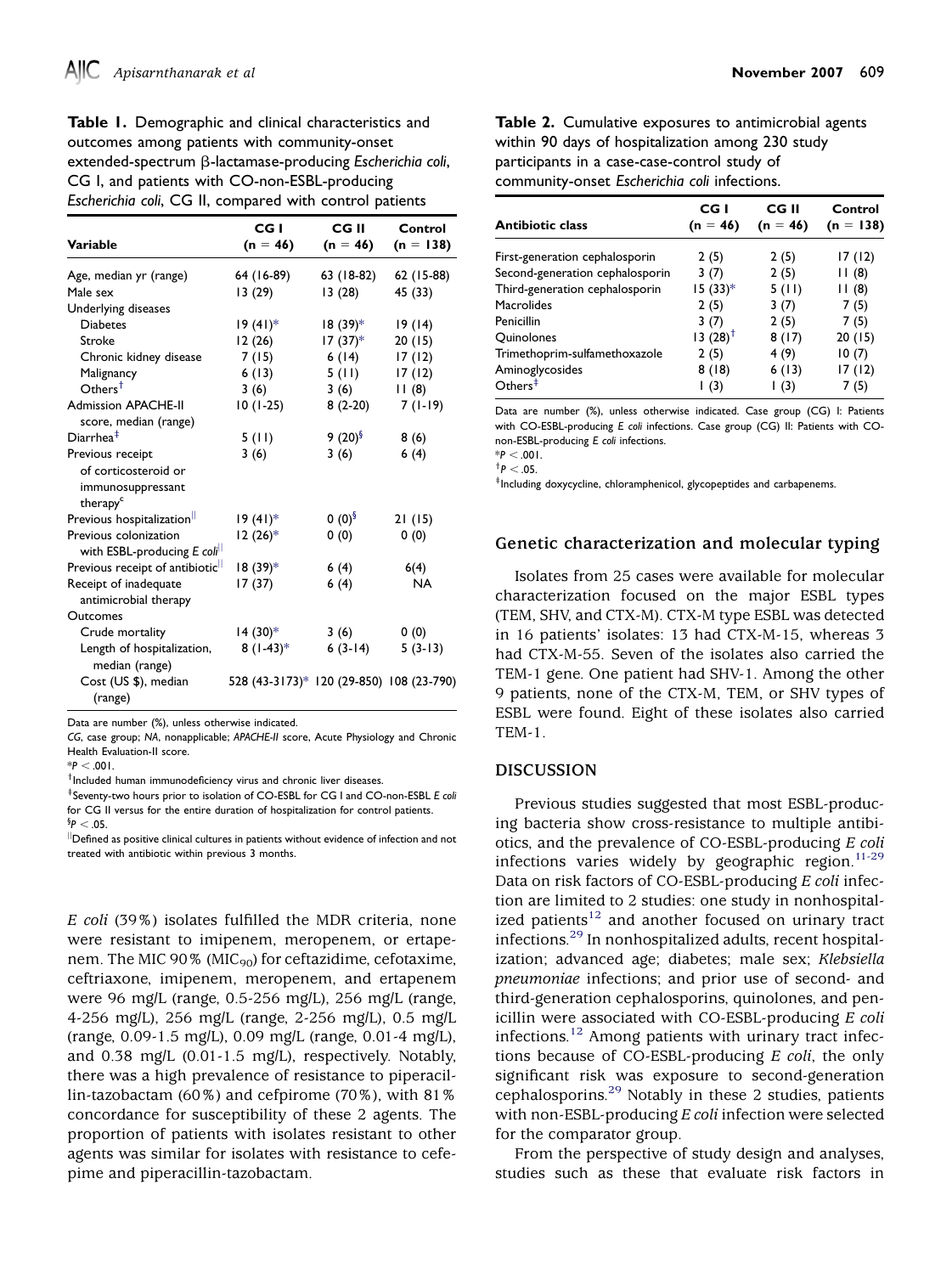<span id="page-4-0"></span>

| <b>Table 3.</b> Multivariate analysis of risk factors among 2 case |
|--------------------------------------------------------------------|
| groups of patients infected with Escherichia coli versus           |
| uninfected control patients                                        |

| Variable                                                  | <b>Adjusted odds</b><br>ratio | 95% Confidence<br>interval | P<br>value |
|-----------------------------------------------------------|-------------------------------|----------------------------|------------|
| Case group I                                              |                               |                            |            |
| <b>Diabetes</b>                                           | 4.41                          | $1.9 - 13.2$               | < 001      |
| Previous E coli ESBL<br>colonization*                     | 11.4                          | $1.2 - 67.8$               | < 001      |
| Recent receipt of<br>antibiotic(s) $*$                    | 15.1                          | $4.2 - 44.2$               | .004       |
| Recent exposure to<br>third-generation<br>cephalosporins* | 5.69                          | $2.2 - 16.4$               | .001       |
| Recent exposure to<br>fluoroquinolone                     | 3.63                          | $1.4 - 18.3$               | .003       |
| Case group II                                             |                               |                            |            |
| <b>Diabetes</b>                                           | 4.2                           | $1.6 - 15.4$               | .005       |
| Stroke                                                    | 3.46                          | $1.5 - 17.1$               | .001       |
| $Diar$ rhea $^\dagger$                                    | 16                            | $3.8 - 65.8$               | .001       |

Case group (CG) I: Patients with CO-ESBL-producing E coli infections. Case group (CG) II: Patients with CO-non-ESBL-producing E coli infections.

\*Defined as positive clinical cultures in patients without evidence of infection and not treated with antibiotic within previous 3 months.

<sup>†</sup>Seventy-two hours prior to isolation of CO-ESBL for CG I and CO-non-ESBLproducing E coli for CG II versus for the entire duration of hospitalization for control patients.

at-risk hospitalized patients are methodologically complex. Harris et al have suggested that using control patients infected with susceptible pathogens bias studies from the null hypothesis.<sup>[39](#page-6-0)</sup> Furthermore, prior treatment with antimicrobial agents to which an organism is susceptible may prevent infection with that organism, and exposure to those antimicrobial agents are likely to be less frequent among the population from which cases arise.<sup>[40](#page-6-0)</sup> Hence, we used case-case-control study to assess best the identifiable risk factors associated with CO-ESBL-producing E coli. Kaye et al first described the advantage of using this study design, which permits meaningful comparison of the 2 resulting risk models (ie, resistant phenotype vs control and susceptible phenotype vs control) because both CGs were compared with the same control patients. $41$  After 2 separate risk models were compared and contrasted, we identified previous CO-ESBL colonization and recent exposure to antibiotics, especially to third-generation cephalosporins and fluoroquinolones, as risk factors associated with CO-ESBL-producing  $E$  coli and patient-level risk factor (stroke) and diarrhea as risk factors associated with CO-non-ESBL-producing E coli, whereas diabetes was a common risk factor among both CGs. The distinguishable pulsed-field gel electrophoresis patterns among all the ESBL isolates, together with the epidemiologic data, highlight the need for physicians to have differential clinical suspicion for CO-ESBL-producing E coli infections in at-risk adults,



Fig 1. Antimicrobial susceptibilities of extendedspectrum  $\beta$ -lactamase-producing E coli for July 1, 2003, through June 30, 2004 (n = 74). MDR, multidrug.

as well as the need for prudent antibiotic use in community-based settings to prevent and control the spread of such infections.

Previous reports suggested that infection with health care-associated ESBL-producing E coli or K pneumoniae were independent predictors of longer LOS, higher mortality, and excess hospital charges.<sup>[42,43](#page-6-0)</sup> To our knowledge, we are the first to demonstrate an association between  $CO$ -ESBL-producing  $E$  coli infection and increased mortality, longer hospital LOS, and excess cost of hospitalization. No such associations were identified in patients with CO-non-ESBL-producing  $E$  coli infection. Because the major type of ESBL identified in our study belonged to the CTX-M-1 family  $(CTX-M-15$  and  $CTX-M-55)$ , <sup>[44](#page-6-0)</sup> our result on outcomes may not be applicable to other ESBL types. As the number of reports increases for CO-ESBL-producing E coli CTX-M and associated disease, $28,29$  it becomes clear that the epidemiology of CTX-M enzyme is distinct from that of TEM- and SHV-derived ESBLs.

There are several recognized limitations to our study. Although selection bias exists in all observational studies, we attempted to reduce such bias by inclusion of all consecutive cases through our hospital's clinical microbiological laboratory. To minimize misclassification bias, both CGs and control participants were identified from available antimicrobial susceptibility data. Differential misclassification was unlikely because microbiologic studies were conducted without knowledge of patients' exposures and outcomes.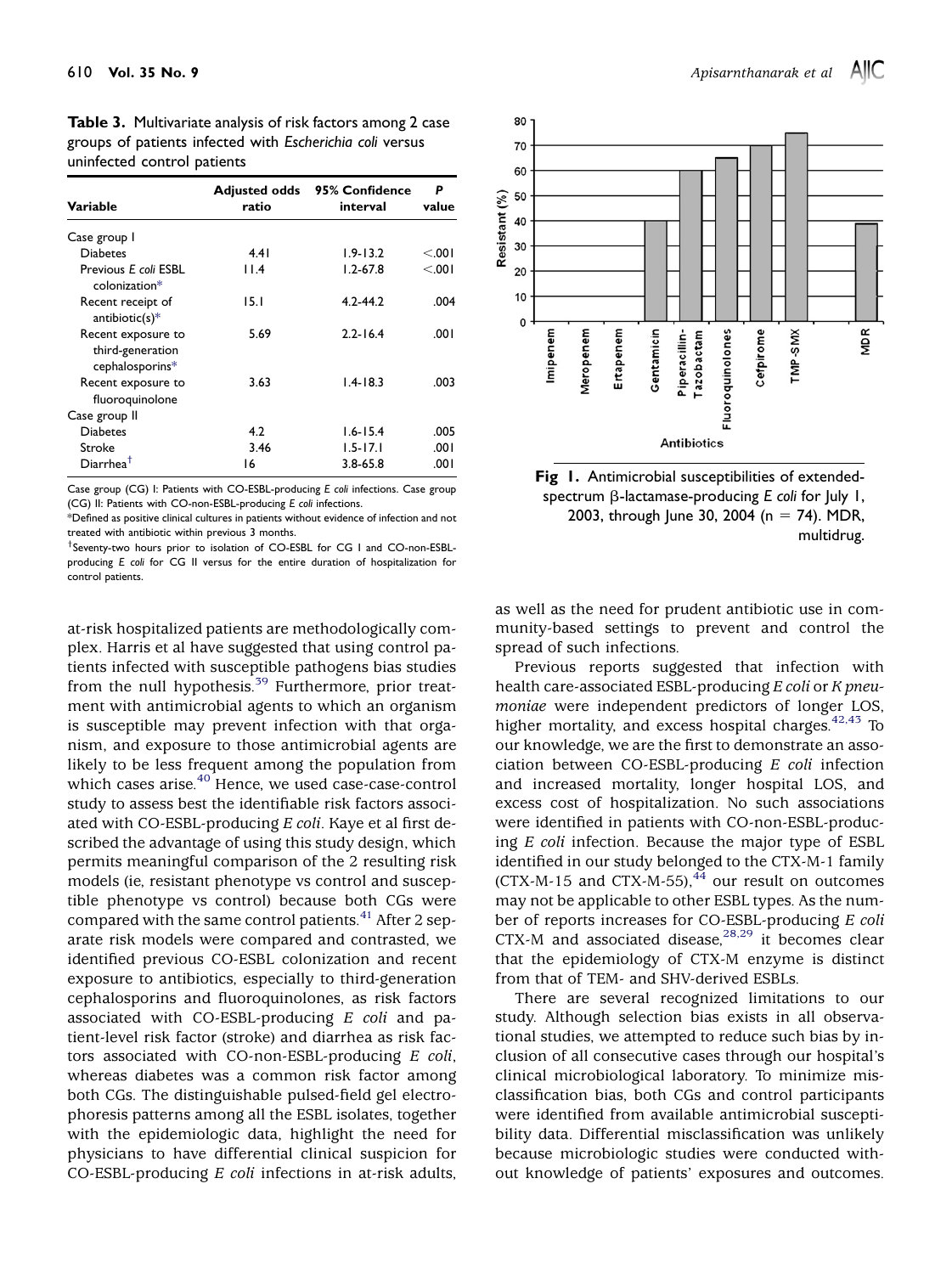<span id="page-5-0"></span>Limitations related to case-case-control study design may also include the fact that the control group may not represent the exact source of the populations for each CG, and certain case variables were not used for matching when control patients are selected because there were 2 different case groups. $41$  Among the available isolates, we examined for TEM-, SHV-, and CTX-Mderived types and, hence, may have under detected other ESBL strains. It is likely that other uncommon types of ESBL (eg, VEB, PER, GES) may also contribute to the resistance phenotypes of these strains. Furthermore, enteric carriage of CO-ESBL-producing E coli was not assessed, and only 48% of patients had specimens available for molecular investigations. The small sample size also limited our capacity to detect other possible risk factors and outcomes of CO-ESBL-producing  $E$  coli infections. Last, we only included patients who required hospitalization. Thus, risk factors and outcomes of patients with CO-ESBL-producing E coli infections who were treated as outpatients were not assessed.

In conclusion, CO-ESBL-producing E coli strains are emerging MDR organisms in Thailand. Patients with CO-ESBL-producing E coli infections also had prolonged hospital LOS, increased mortality, and excess estimated costs of hospitalization. Physicians should be aware of the occurrence of CO-ESBL-producing E coli among high-risk patients and target initial appropriate empiric antimicrobial therapy to reduce mortality in such patients. When treatment protocols are designed, the prevalence of CO-ESBL isolates must be taken into consideration, and, on this basis, a rational choice of empirical antibiotic therapy can then be recommended. Our data describe the first occurrence of CO-ESBL-producing E coli in Thailand and highlight the need for additional clinical and molecular epidemiologic studies, along with intervention trials, to help minimize the emergence of endogenous and exogenous CO-ESBL microorganisms.

The authors thank AstraZenica and the MSD Company, Thailand, for support via disc susceptibility, E-tests (for meropenem, imipenem and ertapenem), and some expenses for the molecular epidemiologic investigations.

#### References

- 1. Knothe H, Shah P, Kremery V, Antal M, Mitsuhashi S. Transferable resistance to cefotaxime, cefoxitin, cefamandole, and cefuroxime in clinical isolates of Klebsiella pneumoniae and Serratia marcescens. Infection 1983;11:315-7.
- 2. Quinn JP, Miyashiro D, Sahm D, Flamm R, Bush K. Novel plasmidmediated  $\beta$ -lactamase (TEM-10) conferring selective resistance to ceftazidime and aztreonam in clinical isolates of Klebsiella pneumoniae. Antimicrob Agents Chemother 1989;33:1451-6.
- 3. Jacoby GA, Medeiros AA, O'Brien TF, Pinto ME, Jiang H. Broad-spectrum transmissible b-lactamases. N Engl J Med 1988;319:723-4.
- 4. Meyer KS, Urban C, Eagen JA, Berger BJ, Rahall JJ. Nosocomial outbreak of Klebsiella infection resistant to late-generation cephalosporins. Ann Intern Med 1993;119:353-8.
- 5. Rice LB, Willey SH, Papanicolaou GA, Medeiros AA, Eliopoulos GM, Moellering RC, et al. Outbreak of ceftazidime resistance caused by extended-spectrum B-lactamases at a Massachusetts chronic-care facility. Antimicrob Agents Chemother 1990;34:2200-9.
- 6. Burwen DR, Banerjee SN, Gaynes RP. Ceftazidime resistance among selected nosocomial gram-negative bacilli in the United States. The National Nosocomial Infections Surveillance System. J Infect Dis 1994;170:1622-5.
- 7. Itokazu GS, Quinn JP, Bell-Dixon C, Kahan FM, Weinstein RA. Antimicrobial resistance rates among aerobic gram-negative bacilli recovered from patients in intensive care units: evaluation of a national postmarketing surveillance program. Clin Infect Dis 1996;23:779-84.
- 8. Nijssen S, Florijn A, Bonten MJM, Schmitz FJ, Verhoef J, Fluit AC. β-Lactam susceptibilities and prevalence of ESBL-producing isolates among more than 5000 European Enterobacteriaceae isolates. Int | Antimicrob Agents 2004;24:585-91.
- 9. Bradford PA. Extended-spectrum  $\beta$ -lactamases in the 21st century: characterization, epidemiology, and detection of this important resistance threat. Clin Microbiol Rev 2001;14:933-51.
- 10. Gniadkowsky M. Evolution and epidemiology of extended-spectrum b-lactamases (ESBLs) and ESBL-producing microorganisms. Clin Microbiol Infect 2001;7:597-608.
- 11. Borer A, Gilad J, Menashe G, Peled N, Riesenberg K, Schlaeffer F. Extended-spectrum ß-lactamase-producing Enterobacteriaceae strains in community-acquired bacteremia in Southern Israel. Med Sci Monit 2002;8:CR44-7.
- 12. Colodner R, Rock W, Chazan B, Keller N, Guy N, Sakran W, et al. Risk factors for the development of extended-spectrum  $\beta$ -lactamase-producing bacteria in nonhospitalized patients. Eur J Clin Microbiol Infect Dis 2004;23:163-7.
- 13. Cormican M, Morris D, Corbett-Feeney G, Flynn J. Extended spectrum  $\beta$ -lactamase production and fluoroquinolone resistance in pathogens associated with community acquired urinary tract infection. Diagn Microbiol Infect Dis 1998;32:317-9.
- 14. Daza R, Gutierrez J, Piedrola G. Antibiotic susceptibility of bacterial strains isolated from patients with community-acquired urinary tract infections. Int J Antimicrob Agents 2001;18:211-5.
- 15. De Moüy D, Cavallo JD, Fabre R. Les entérobactéries isolées d'infections urinaires en pratique de ville: étude AFORCOPIBIO 1995. Med Mal Infect 1997;27:642-5.
- 16. Goldstein FW. Antibiotic susceptibility of bacterial strains isolated from patients with community-acquired urinary tract infections in France. Multicentre Study Group. Eur J Clin Microbiol Infect Dis 2000;19:112-7.
- 17. Heseltine P. Has resistance spread to the community? Clin Microbiol Infect 2000;6:11-6.
- 18. Hryniewicz K, Szczypa K, Sulikowska A, Jankowski K, Betlejewska K, Hryniewicz W. Antibiotic susceptibility of bacterial strains isolated from urinary tract infections in Poland. J Antimicrob Chemother 2001;47:773-80.
- 19. Lescure FX, Eveillard M, Douadi Y, Eb F. Community-acquired multiresistant bacteria: an emerging problem? J Hosp Infect 2001;49:149-51.
- 20. Liu CP, Wang NY, Lee CM, Weng LC, Tseng HK, Liu CW, et al. Nosocomial and community-acquired Enterobacter cloacae bloodstream infection: risk factors for and prevalence of SHV-12 in multiresistant isolates in a medical centre. J Hosp Infect 2004;58:63-77.
- 21. Millar MR, Walsh TR, Linton CJ, Zhang S, Leeming JP, Bennett PM. Carriage of antibiotic-resistant bacteria by healthy children. J Antimicrob Chemother 2001;47:605-10.
- 22. Mirelis B, Navarro F, Miro E, Mesa RJ, Coll P, Prats G. Community  $transmission of extended-spectrum \beta-lactase. Emerg Infect Dis$ 2003;9:1024-5.
- 23. Munday CJ, Whitehead GM, Todd NJ, Campbell M, Hawkey PM. Predominance and genetic diversity of community- and hospital-acquired  $CTX-M$  extended-spectrum  $\beta$ -lactamases in York, UK. J Antimicrob Chemother 2004;54:628-33.